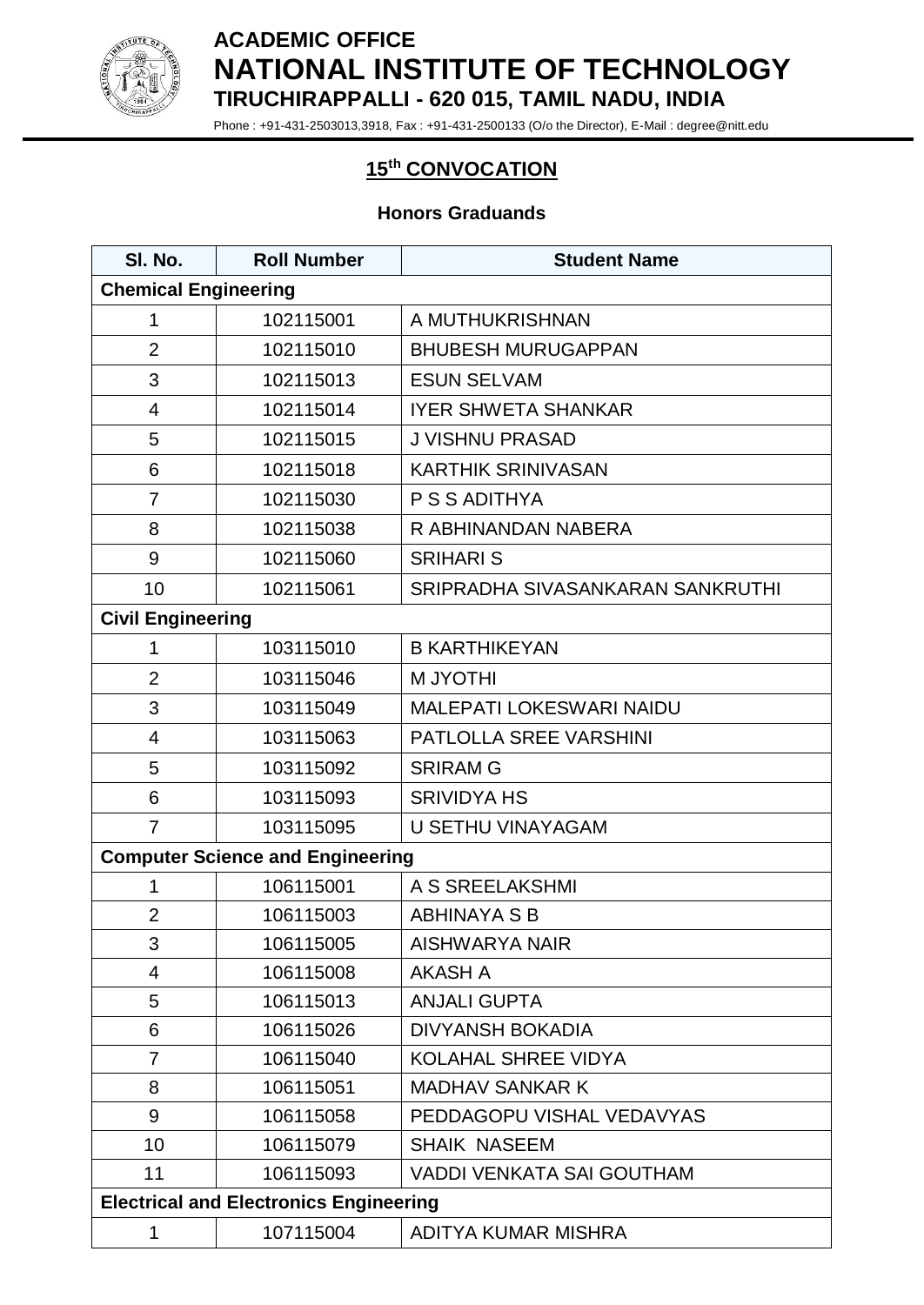| $\overline{2}$                                 | 107115010                                        | <b>ARNAB BHATTACHARJEE</b>       |  |  |
|------------------------------------------------|--------------------------------------------------|----------------------------------|--|--|
| 3                                              | 107115045                                        | KOTNI TIRUMALA SAI AKHIL         |  |  |
| $\overline{4}$                                 | 107115054                                        | <b>MOHAMED SARFRAZ M</b>         |  |  |
| 5                                              | 107115079                                        | <b>RITABINA BISWAS</b>           |  |  |
| 6                                              | 107115099                                        | V SIDHAARTH                      |  |  |
|                                                | <b>Electronics and Communication Engineering</b> |                                  |  |  |
| 1                                              | 108115013                                        | <b>ANUSHA S</b>                  |  |  |
| $\overline{2}$                                 | 108115019                                        | <b>BANNA VENKATESH</b>           |  |  |
| 3                                              | 108115023                                        | <b>D SUDESHNA</b>                |  |  |
| 4                                              | 108115063                                        | PORVIKA BALASUBRAMANIAN          |  |  |
| 5                                              | 108115070                                        | <b>RAM SRIVATHSA SANKAR</b>      |  |  |
| 6                                              | 108115073                                        | <b>RUPESH GUPTA</b>              |  |  |
| $\overline{7}$                                 | 108115080                                        | <b>S SUDHARSAN</b>               |  |  |
| 8                                              | 108115086                                        | <b>SHRIKRISHNA SHARMA</b>        |  |  |
| 9                                              | 108115087                                        | <b>SOMASI KAVYA</b>              |  |  |
| <b>Instrumentation and Control Engineering</b> |                                                  |                                  |  |  |
| 1                                              | 110115009                                        | <b>ANAND M</b>                   |  |  |
| $\overline{2}$                                 | 110115017                                        | <b>B RINU PREETHI</b>            |  |  |
| 3                                              | 110115051                                        | KETHIREDDY JAYA SOWMYA           |  |  |
| $\overline{4}$                                 | 110115071                                        | PALLAMPATI GNANA SAI SRI HARSHA  |  |  |
| 5                                              | 110115099                                        | <b>VISHNUC</b>                   |  |  |
| <b>Mechanical Engineering</b>                  |                                                  |                                  |  |  |
| 1                                              | 111115001                                        | A SARATH REDDY                   |  |  |
| $\overline{2}$                                 | 111115009                                        | <b>ALAN JOHNY KONATT</b>         |  |  |
| 3                                              | 111115015                                        | <b>ASHUTOSH PANI</b>             |  |  |
| 4                                              | 111115023                                        | DIBYA JYOTI NAYAK                |  |  |
| 5                                              | 111115054                                        | MOHAMMED MUAAZ MOHAMED DILSHAD H |  |  |
| 6                                              | 111115064                                        | NANDANA MENON                    |  |  |
| $\overline{7}$                                 | 111115065                                        | <b>NIDHEESH P</b>                |  |  |
| 8                                              | 111115076                                        | <b>R ANIRUDH</b>                 |  |  |
| 9                                              | 111115084                                        | <b>S ABIMATHI</b>                |  |  |
| 10                                             | 111115088                                        | <b>SHAH SAUMYA PRAVINBHAI</b>    |  |  |
| 11                                             | 111115091                                        | <b>SHISHIR DAMANI</b>            |  |  |
| 12                                             | 111115098                                        | TANUBHAV KUMAR SRIVASTAVA        |  |  |
| 13                                             | 111115099                                        | <b>UPADHYAY ARIJIT ALIP</b>      |  |  |
| <b>Metallurgical and Materials Engineering</b> |                                                  |                                  |  |  |
| 1                                              | 112115005                                        | <b>AYUSH KHURANA</b>             |  |  |
| 2                                              | 112115012                                        | <b>DIVYA SATYAM</b>              |  |  |
| 3                                              | 112115017                                        | KULKARNI ANISH NIRANJAN          |  |  |
| 4                                              | 112115020                                        | <b>M VIVEKANAND</b>              |  |  |